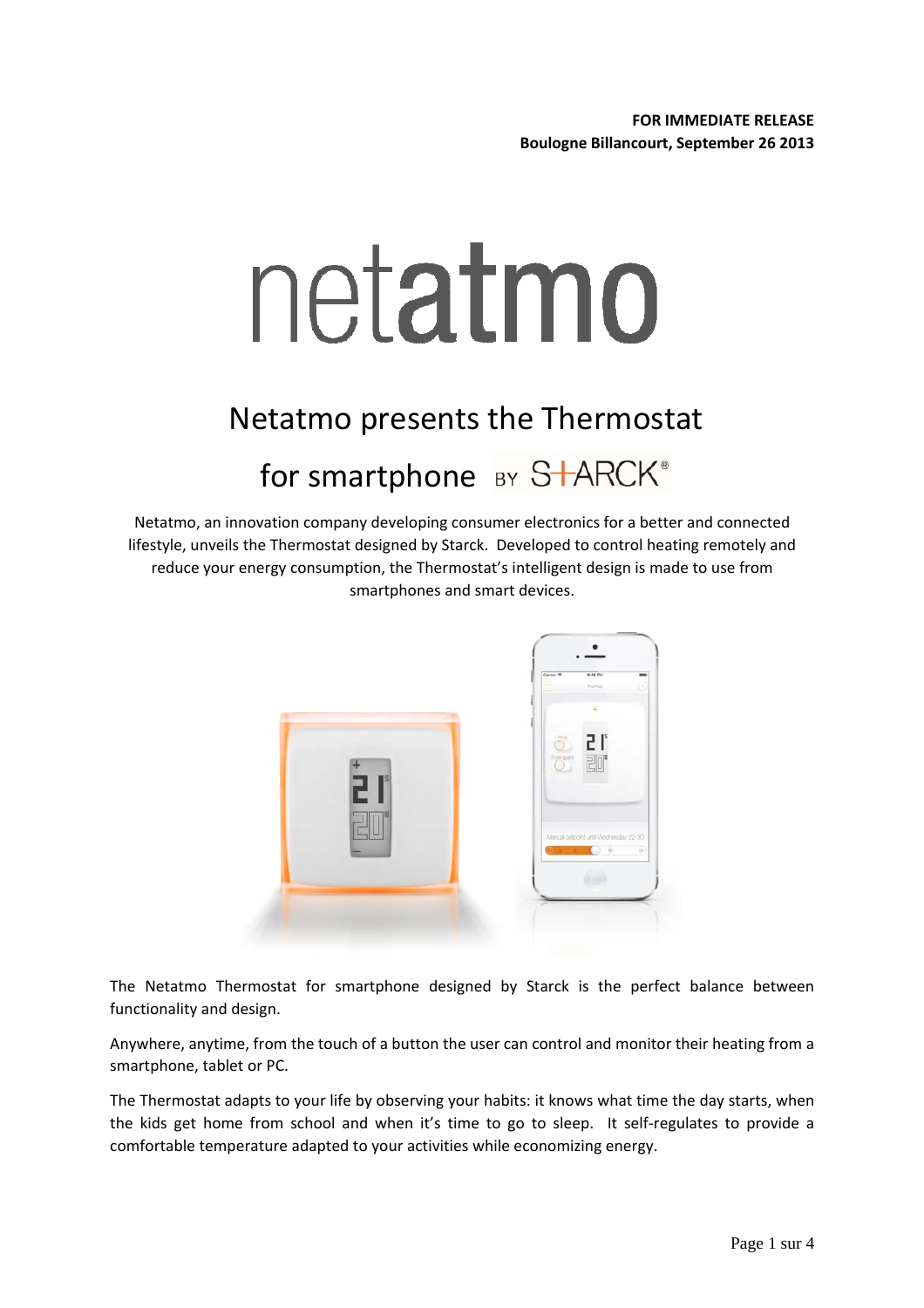# **Effortless Comfort**

To ensure the ultimate comfort for its users the Thermostat Netatmo sets the temperature according to your activities. Forget waking up to chilly mornings, returning from vacation to a cold house or weekends at the country home below 15°Celsius.

Thanks to the Netatmo Application, free on the App Store and Google Play, the user can easily control their heat remotely, from their bed or from the other end of the world! Using a WiFi connection the Thermostat syncs with the Application, constantly transmitting the most up to date information. Moreover, the interface of the Thermostat is simple, intuitive and efficient.

By evaluating the habits of the user, the Netatmo Thermostat adapts to his or her lifestyle. It monitors sleep habits and periods of absence from the home and then adjusts to the optimal temperature.

For those without smartphones the Thermostat can also be used manually.

# **Something for the Planet**

The Thermostat isfor anyone interested in reducing their energy bill and doing something good for the environment.

According to the l'ADEME\*, better management of heating can help save up to 25% on energy bills. By seeing the temperature data and the history of energy consumption, the user of the Thermostat can manage their budget and impact on the environment. The Thermostat enables the user to avoid wasting energy and reduce their carbon footprint.

*Problems linked to energy are some of the most important issues facing our society today. Everyone islooking for practical and economically‐savvy solutionsto help the planet and ensure* its future. It was with this in mind that we created the Thermostat. We are looking to bring *solutions, functional and well‐designed, that respond to this need and fit into your life. Our Thermostat for smartphone combines simplicity, ecology and technology to create an exceptional, elegant and minimalist design,* said Fred Potter, President and Founder of Netatmo.

#### **Designed by Starck**

Designed by Starck, the Netatmo Thermostat for smartphone incorporates the values and aesthetics of the brand. The audacious yet minimalist design fits perfectly into any interior.

Magic, it goesfrom white to color in an instant! All you have to do is apply one of the 5 interchangeable color films on the back of the device. Soft and light the color brings a delicate touch of originality.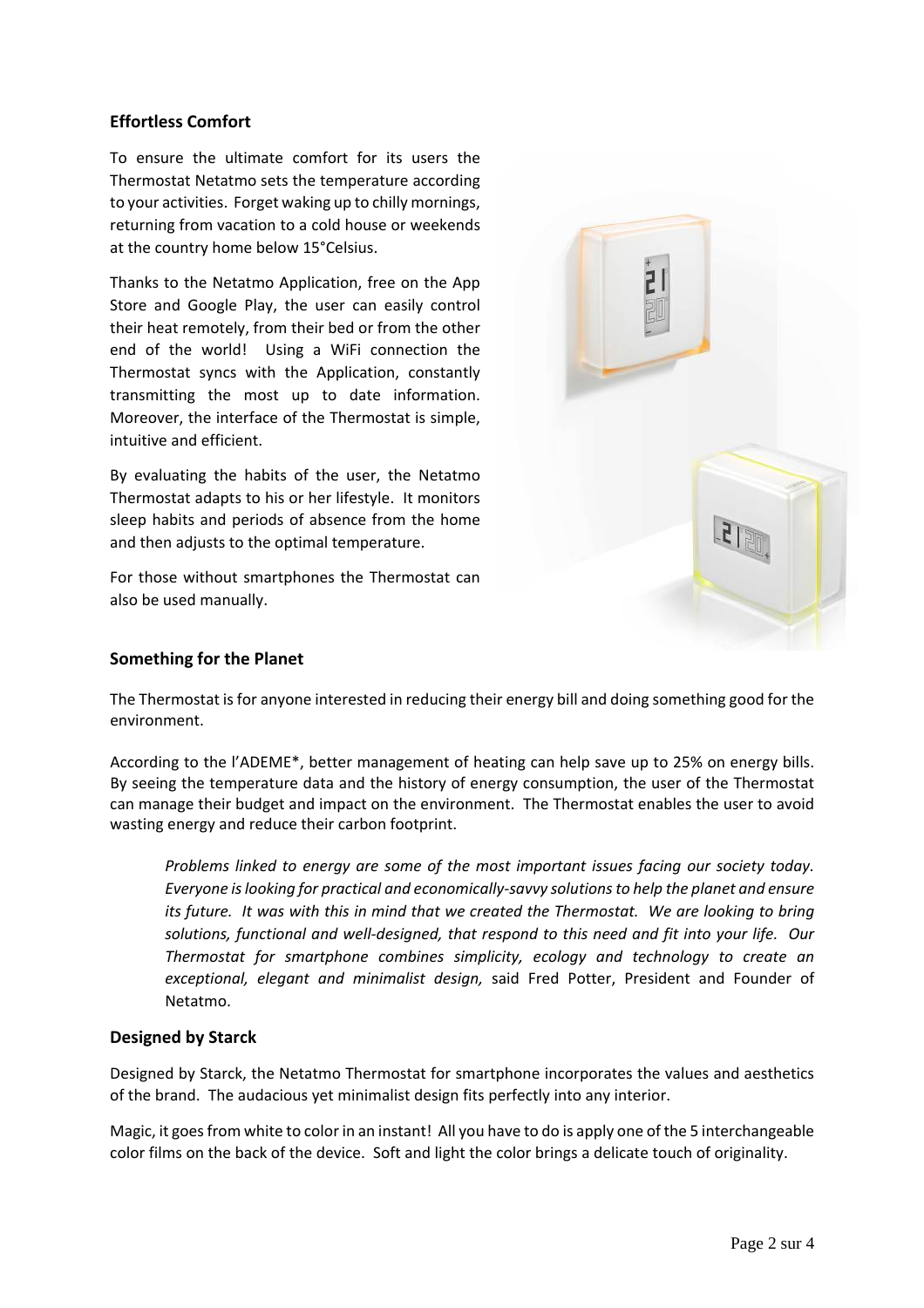The E-ink screen chosen for its unparalleled quality and minimal energy consumption, offers a clear presentation and readability of the temperature and other information.

"We see certain fluids, like water. Invisible, we forget others, the air. Injustice. Yet, we depend totally on air; we breathe it, we bath ourselves in it. All our life. This fluid, sometimes warm, sometimes cold. Sometimes, we have to warm it up. Since the end of the fossil era, this heat, has become a sensitive point. Every calorie counts, we will count every calorie.

Netatmo, counting, controlling, directing, mastering the calorie with intelligence, intuition, discretion and elegance.

When we love calories, we take care of them.

Thanks to Netatmo, calories can be managed from your pocket. Obvious. Easy. Though sometimes, we don't have a pocket, we might love to take a quick look at our calories.

Then, to continue to have proof, I do the minimum.

Nothing, an evocation, a reflection.

Just the simple minimum that transmits the intelligence to the wall or table.

It's a lot of work to do nothing because what remains should be perfect.